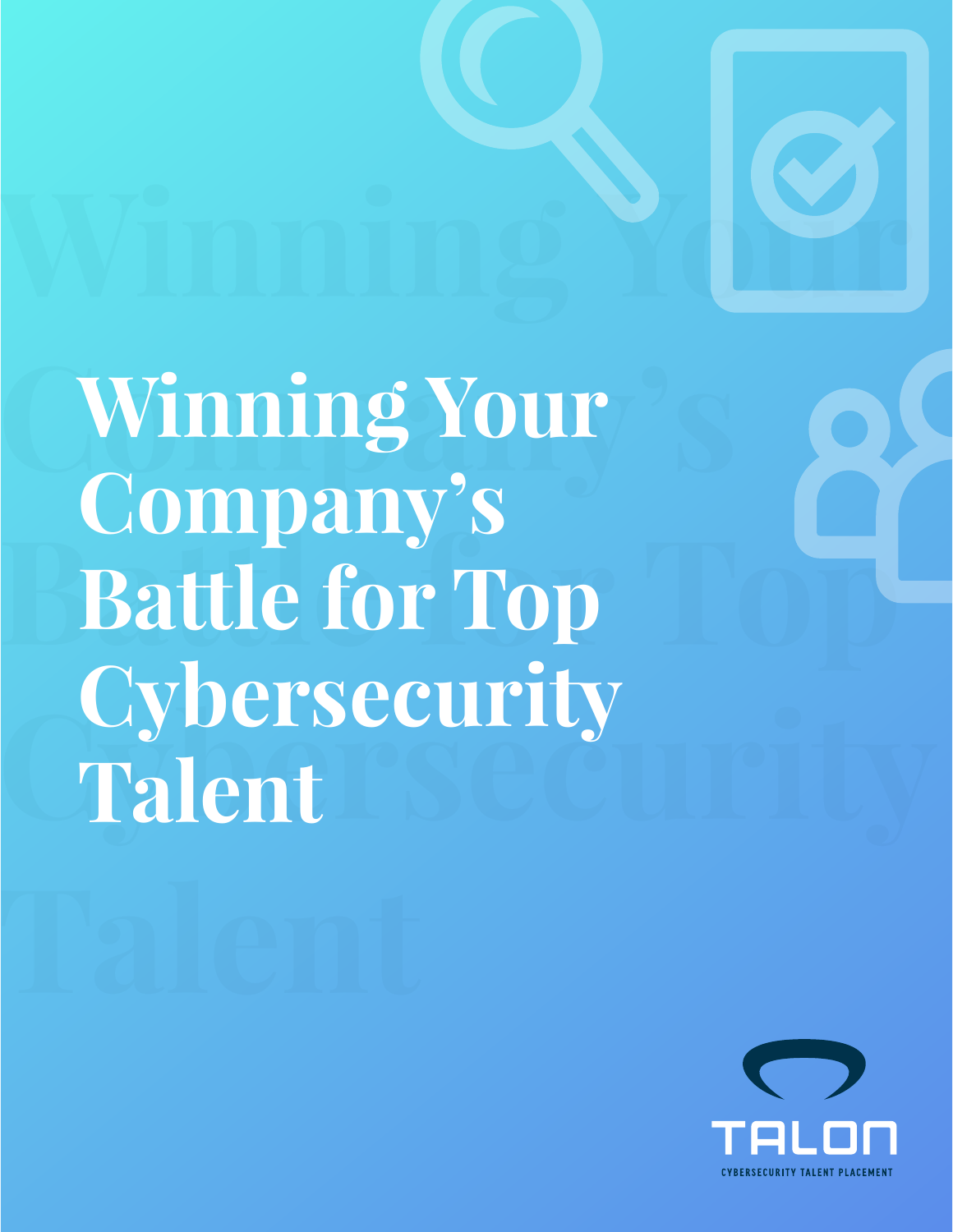## **Winning Your Company's Battle for Top Cybersecurity Talent**

### BY CHANCE HOAG

**If you are reading this article, you know how challenging it is to recruit Cyber Security talent during one of the most competitive landscapes for any profession in the past 30 years. You're in good company. But your organization and customers are looking to you to build a recruiting machine that attracts and retains top candidates. Despite the obstacles, you can achieve this goal if you are willing to implement some ideas that will require signifcant time and resources — but not nearly as much as missing a great hire or having a key person leave your Program.** 

**I read plenty of White Papers and Research Reports on Cyber Security, and this one will be a little different. Overwhelming you with graphs and statistics on Cyber Security talent shortages, spending, and breach scare tactics isn't a good use of your time. But positioning your Security Program to win and retain the right candidates is. Let's take a top-down, or philosophical-to-tactical approach, to building your team.** 

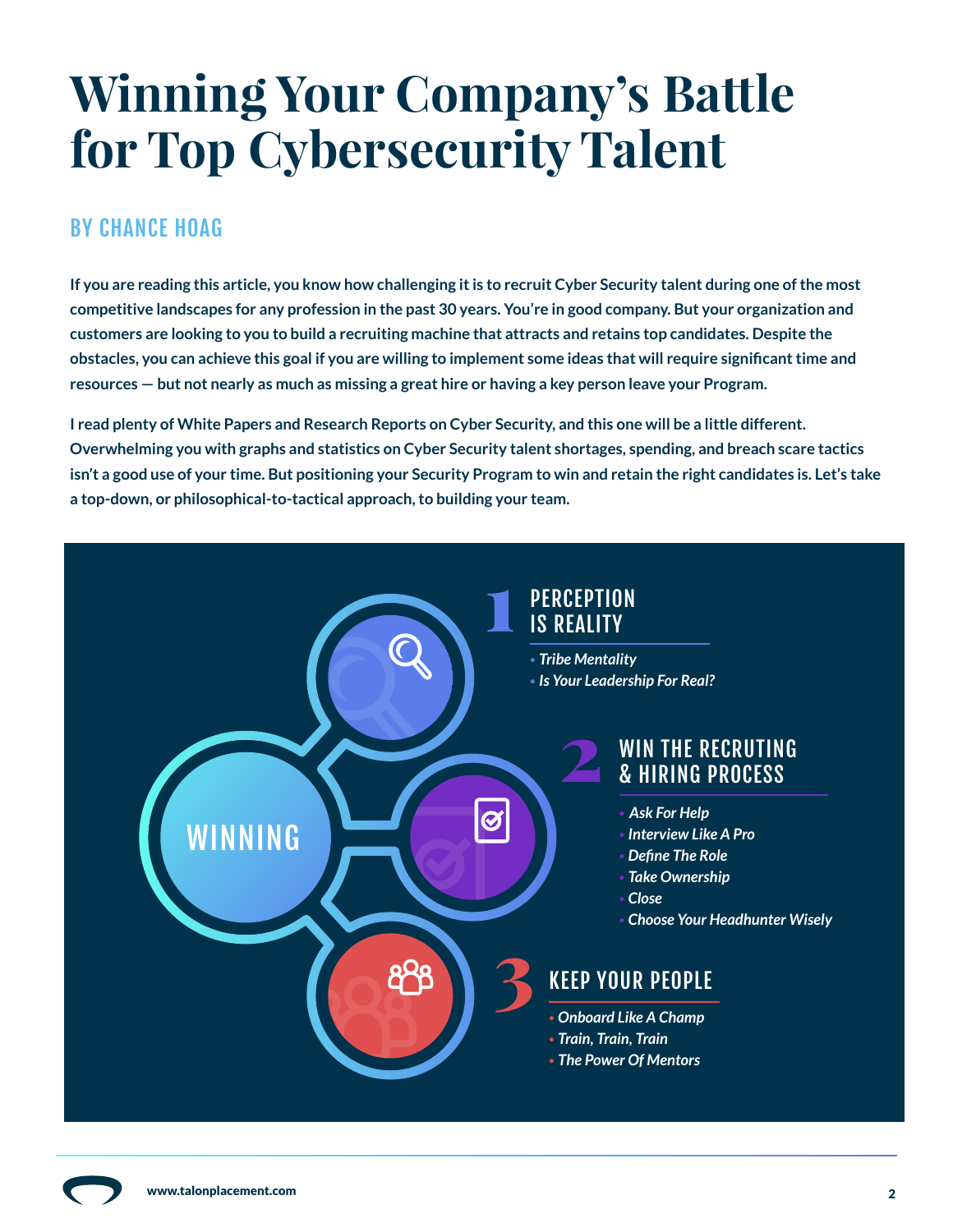# **1. Attracting Top Talent:**

### HOW DOES THE COMMUNITY PERCEIVE YOUR SECURITY PROGRAM?

**I talk to Security professionals all day, every day. The majority of them have deep insight into the Security Programs of companies in their local market. The current Security tribe is more insular than most other professions because the primary educational path for the industry was trying stuff that could lead to a rap sheet.** 

**Security was an early hobby for many people now in the industry, so the need to gather, learn, and share knowledge was and is very important. Whether it be "Capture The Flag" events, Hackathons, meet-ups, or local chapters of the fve or six top national Security associations, Security professionals tend to be "in the know" about local leadership, companies, and reputations of different Programs. What Security people say about their company's Program, the consistency of their leadership, and the internal "feel" of the staff is critically important to building a solid team.** 

**Good Security talent looks to build a career, not hop from job to job. To do this, they need stability within a Security Program. Does the company's Board place a priority on Security? Does the company display a consistent commitment to the level of Security they espouse? Is the Security leader trusted and valued by the executive leadership team? Are learning, teamwork, and teachability just buzzwords or are they proven values within the Security Program?** 

**To successfully recruit good people, your internal house must be in order. Good people are attracted to, stay in, and fourish in stable, progressive environments — and these types of environments are always the result of unifed and clear leadership. Good people quickly attract good people. In Security, word gets around and becomes reality to the greater Security community, especially in the local market. How your program fts into and is respected by the company as a whole is a critical aspect to attracting good talent. If you are doing this well, then the next steps are fairly straightforward.** 

## **2. Recruiting & Hiring:**

### ARE YOU ENGAGING CANDIDATES THROUGHOUT THE PROCESS?

**Understand what you are up against. There is 0% unemployment in Cybersecurity. Zip, zero, nada. In IT, 10% of all job postings are in cyber and the growth rate is 2x faster than other IT jobs. There will be 1.5–2 million unflled cyber jobs by 2019. Currently, cyber job postings take 24% longer to fll than other IT jobs and 35% longer to fll than all job postings. In a time when your company needs to balance speed with the right hires, the market is brutal and the competition is ferce. So how can you set your company up for success?**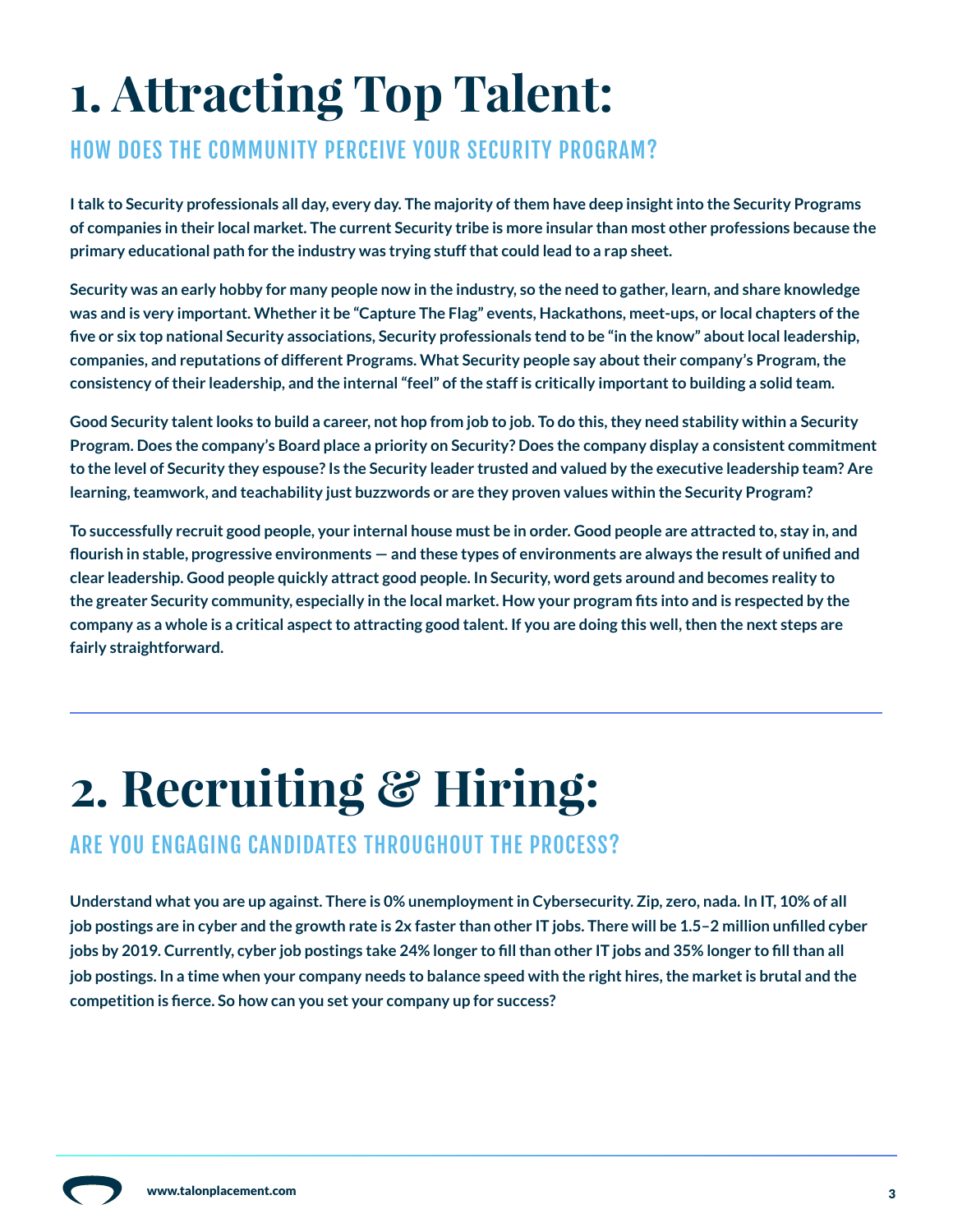#### *Involve Your Security Department in Recruiting*

**First, your Security Department should be more involved in hiring than other departments in your company. Recruiting an accountant is a walk in the park compared to what you are trying to accomplish. Security positions are highly specialized, somewhat new, and oftentimes exceed the network and time restraints of internal HR/Talent. Plus, Security Programs are notoriously tribal. You know your culture, so you are responsible for fnding the right personality and skillset. It's important for you to have done the research on your competitive landscape, salaries, and what you can get for your money.**

#### *Promote Your Job Openings Where Talent is Likely to See Them*

**In recruiting, visuals are important and you should take the time to ask for extra love from Talent and HR. Oftentimes, there is a battle going on inside your company between departments for recruiting resources and you can make a great argument that your department needs focus. Ask for special recruiting sections on your company's website, and especially on LinkedIn. Google and Facebook have nothing on the target marketing you can do on LinkedIn for targeted articles and sponsored job recs. Use them to your advantage. Also, Google Adword buys can be a focused and inexpensive method to owning keyword searches.**

#### *Invest Time in Perfecting the Job Description*

**One of the biggest mistakes I see from companies is in defning the role. This sounds simple, but you will get a leg up over the competition by directing your team to spend a little more time in this area. Do this right and competent candidates will immediately know that you get it. A job description should read more like a story than a checklist of demands. Remember: THIS. IS. A. BUYERS. MARKET. You have to sell! Don't lose a great candidate in the reading of a job description just because you copied and pasted the requirements from your competitor.** 

#### *Cast a Wide Net and Be Willing to Teach*

**As a Security department, you know that the top qualifcations you're seeking are passion and an innovative mindset, so try not to constrain the role too much with an exhaustive laundry list of certifcations and pie-in-the-sky experience expectations (like a demand for a young Analyst carrying a CISSP, or a Senior Security Engineer with patching responsibility). If you do this well, you might interview a candidate that's not right for the immediate posting but would be a great ft elsewhere. Or you might interview a candidate that is almost there but not quite. Maybe the team loves him/her and agrees that the added knowledge wouldn't be hard to teach. You don't want to waste your team's time with a cattle call but, in Security, you want to be in the position of turning a close-to-great candidate into exactly what you need.**

#### *Optimize Your Interview Process*

**Next is the interview process, which done right can continue to push your Security Program forward in the minds of Security candidates. Seventy-seven percent of candidates believe the interview process is important and speaks to the values of a company. You can use this to your advantage. First, to win in Security, you must interview with speed. This is tough because you must carve out valuable staff time weekly. If you fnd a good candidate or two but it takes a week to line up the right interviewers, you are dead. A well-defned and speedy interview process wins!**

**Most company interviews lack structure and metrics. They are too loose and personality-driven, making it diffcult for the team to score and the candidate to feel like the right topics were given appropriate time. Yes, you need time to assess a candidate's personality and vibe with the team, but that's pointless if the candidate doesn't have the chops to do the job. The best assessments are provided when a candidate pool for a job meets with the same person or team and is asked the same questions. Also, it's important that a candidate's frst touch is with a positive "yes" person. The guy most likely to make a colleague feel like an idiot for opening a dangerous spam email should not conduct the frst interview! The goal is to ratchet up the expectations in an interview process, not nuke your candidate base early.**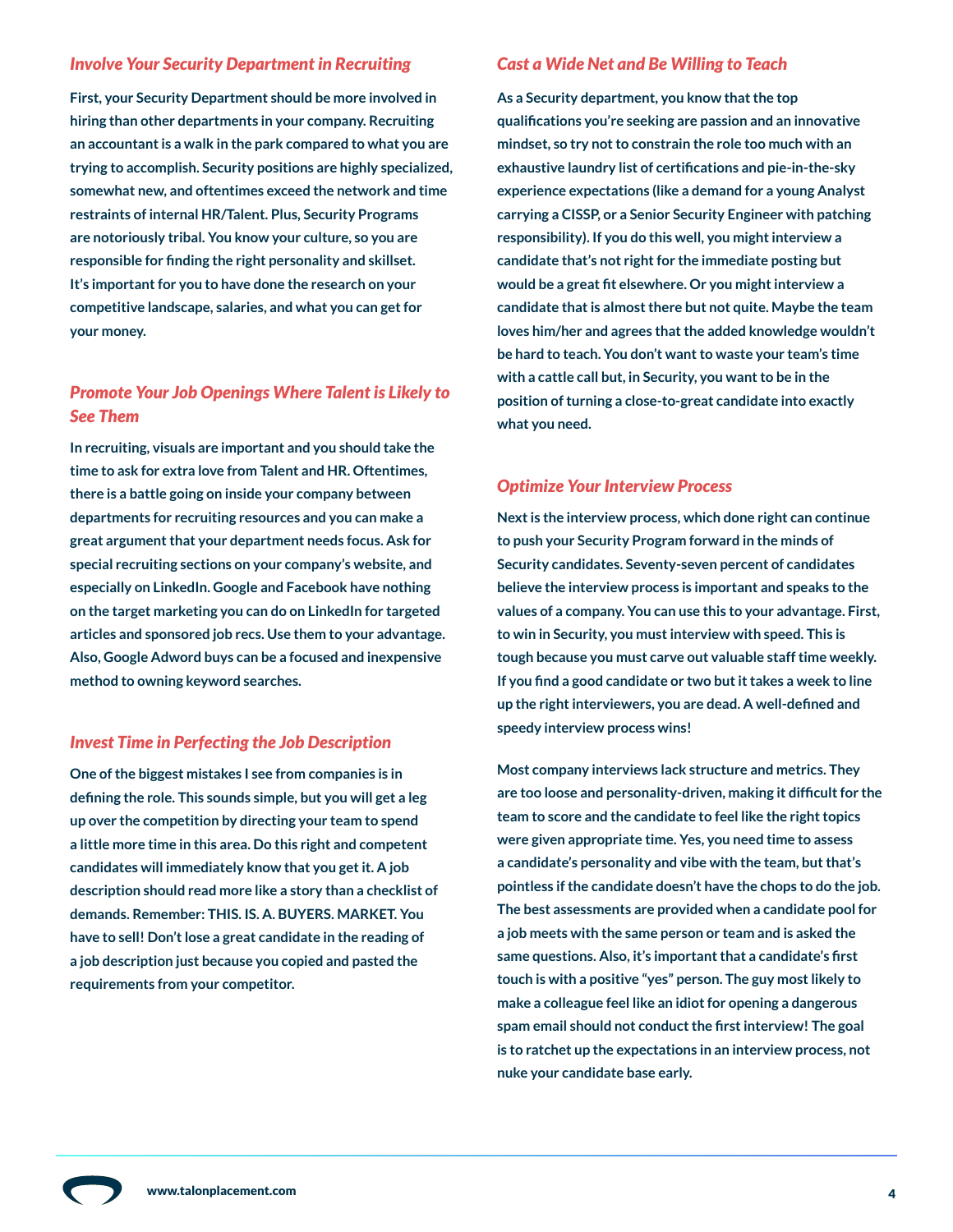#### *Navigate the Job Offer and Negotiation Stage*

**With Security talent, the job offer stage is usually more freewheeling than in other professions. Payscales within Security positions, even in similar markets, are harder to defne because they are based on three factors: current salary (which can have more moving parts in the way of bonuses), what the competition is willing to pay, and your company's pay structure. When approaching offer stage, a company must be quick, decisive, and as armed as possible with the knowledge of what that can make a deal go bad. I believe that any successful negotiation results when both parties don't get exactly what they want. It sounds negative but, if your interview process is strong, candidates understand that there is give and take in every situation. At offer stage, both parties have invested a lot of time, and the candidate has placed him/ herself in that role. Be open to the negotiation and close quickly.** 

#### *Respect All Candidates — Not Just the One You Choose*

**One of the best ways to build a good reputation is to treat rejected candidates with respect. Always call the candidate to give a no, thank them, and provide clear and truthful feedback. The candidate may disagree, but they will appreciate it because that experience will be different and will set you apart. Plus, the candidate might be a prime target for you in a few years and a good experience will keep the door open.** 

**I believe that a Security Program is hitting on all cylinders when they are employing multiple methods to acquire and retain talent. Since I own a recruiting frm, I want to mention the benefts of a good recruiter for specifc roles. Good recruiters are worth the money if they can do several key things that are not attainable with other methods.** 

- **1. First, you must fnd a recruiter that knows your market and focuses exclusively in Security. This type of knowledge results in speed of hire. Time, as they say, is money.**
- **2. Second, a good recruiter can save a ton of grief when it's time to close. At offer stage, a good recruiter has been working to bring both sides together, which eliminates unwelcome surprises at the altar.**
- **3. Third, a good recruiter knows that an accepted job offer is never a done deal. Candidates, especially Security candidates, should be hand-held through the process of resigning his/her current position through onboarding and the frst critical months at the new job.**

## **3. Retaining Employees:**

### ARE YOU SETTING NEW HIRES UP FOR SUCCESS?

**Let's say your Security Program's perception is excellent and your recruiting and hiring process is effective. Did you know that 80% of new hires decide within the frst six months whether they will stay at a company? Plus, it's estimated that replacing an executive or serious tech employee can run up to 215% of their salary. Know that you didn't win the battle the morning that new hire walks in the door. Execute on the ideas below and you will retain your best employees.**